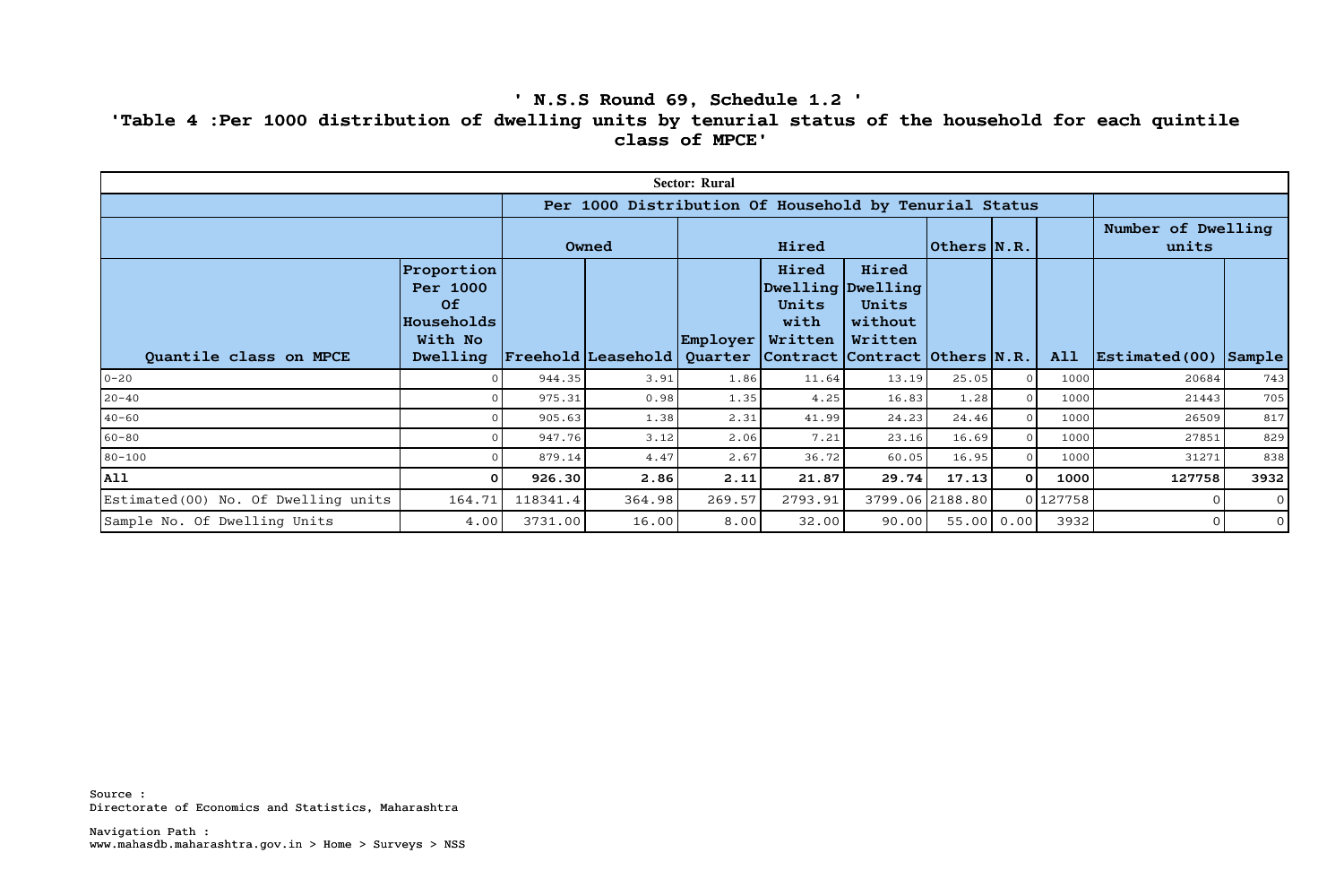## **' N.S.S Round 69, Schedule 1.2 ' 'Table 4 :Per 1000 distribution of dwelling units by tenurial status of the household for each quintile class of MPCE'**

| Sector: urban                        |                                                                   |          |                                                                   |                          |                                                        |                                      |             |              |        |                                      |                |
|--------------------------------------|-------------------------------------------------------------------|----------|-------------------------------------------------------------------|--------------------------|--------------------------------------------------------|--------------------------------------|-------------|--------------|--------|--------------------------------------|----------------|
|                                      |                                                                   |          | Per 1000 Distribution Of Household by Tenurial Status             |                          |                                                        |                                      |             |              |        |                                      |                |
|                                      |                                                                   | Owned    |                                                                   | Hired                    |                                                        |                                      | 0thers N.R. |              |        | Number of Dwelling<br>units          |                |
| Quantile class on MPCE               | Proportion<br>Per 1000<br>Of<br>Households<br>With No<br>Dwelling |          | Freehold Leasehold  Quarter   Contract   Contract   Others   N.R. | $\vert$ Employer $\vert$ | Hired<br>Dwelling Dwelling<br>Units<br>with<br>Written | Hired<br>Units<br>without<br>Written |             |              | A11    | $\vert$ Estimated(00) $\vert$ Sample |                |
| $0 - 20$                             |                                                                   | 792.59   | 16.24                                                             | 12.78                    | 22.10                                                  | 123.45                               | 32.85       |              | 1000   | 14682                                | 1862           |
| $20 - 40$                            |                                                                   | 690.22   | 33.24                                                             | 22.59                    | 52.98                                                  | 156.97                               | 44.01       |              | 1000   | 16428                                | 754            |
| $40 - 60$                            |                                                                   | 610.14   | 37.68                                                             | 35.33                    | 62.60                                                  | 222.69                               | 31.56       |              | 1000   | 18954                                | 852            |
| $60 - 80$                            |                                                                   | 674.45   | 27.92                                                             | 50.24                    | 103.35                                                 | 135.25                               | 8.79        |              | 1000   | 20784                                | 1044           |
| $80 - 100$                           |                                                                   | 651.19   | 19.61                                                             | 63.50                    | 182.27                                                 | 81.67                                | 1.76        |              | 1000   | 26133                                | 1319           |
| All                                  | 0                                                                 | 676.17   | 26.72                                                             | 40.54                    | 95.82                                                  | 139.79                               | 20.96       | <sup>0</sup> | 1000   | 96981                                | 5831           |
| Estimated (00) No. Of Dwelling units |                                                                   | 65575.67 | 2591.40                                                           | 3932.01                  | 9292.37                                                | 13557.28 2032.36                     |             |              | 096981 |                                      | $\circ$        |
| Sample No. Of Dwelling Units         | 0.00                                                              | 4185.00  | 130.00                                                            | 222.00                   | 401.00                                                 | 727.00                               | 166.00      | 0.00         | 5831   | $\Omega$                             | $\overline{0}$ |